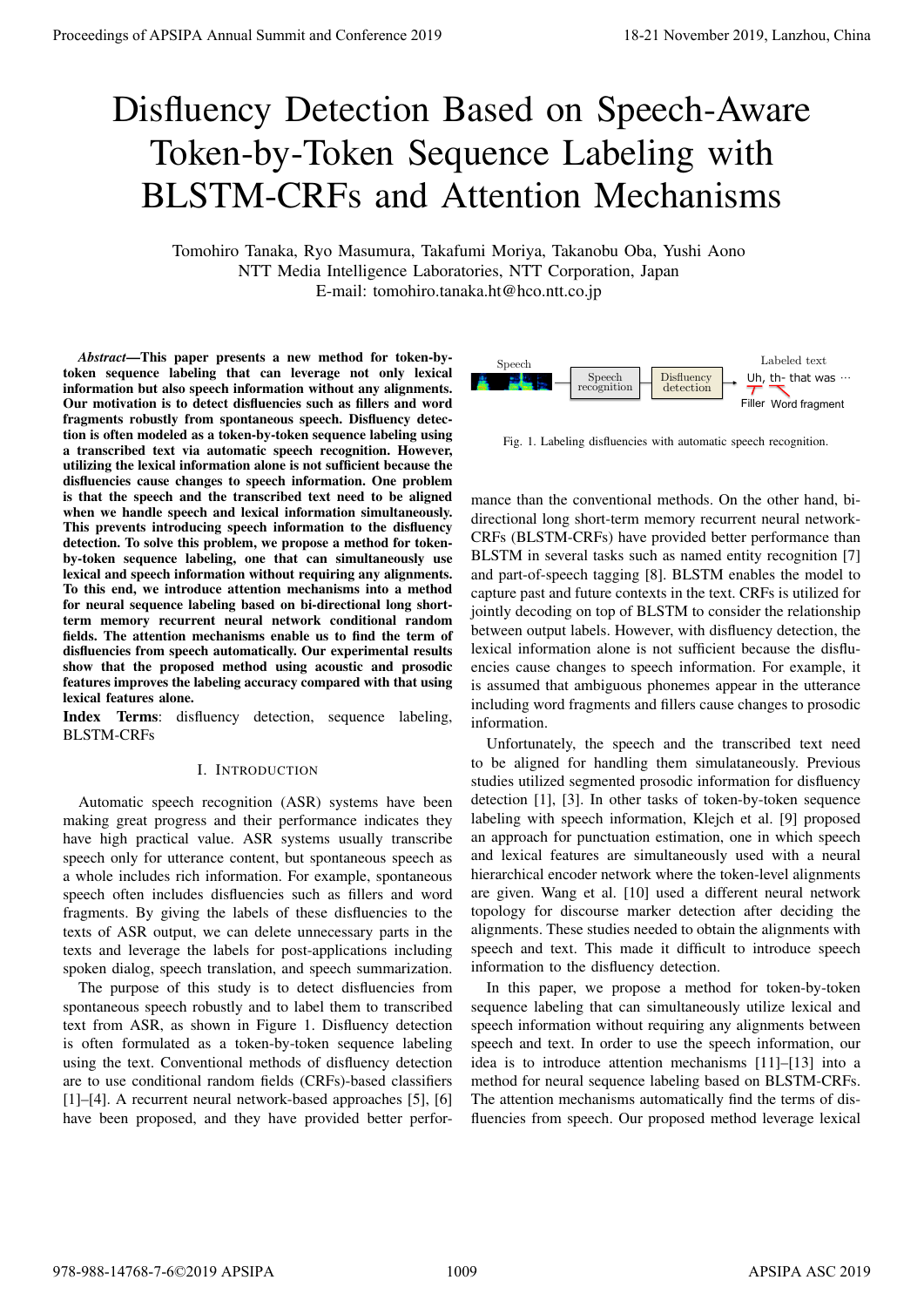

Fig. 2. Token-by-token sequence labeling with BLSTM-CRFs. This figure is an example of labeling to a token *ci*.



Fig. 3. Speech-aware text-based sequence labeling with BLSTM-CRFs and attention mechanisms. This figure is an example of labeling to a token *ci*.

and speech information efficiently for detecting disfluencies and labeling them to texts.

We evaluate our proposed method with using a Japanese lecture task with the Corpus of Spontaneous Japanese (CSJ) [14]. Experimental evaluations show that the attention mechanisms enable the effective use of acoustic and prosodic features. We found that the speech features increase the accuracy of the disfluency detection.

This paper is organized as follows. Section 2 describes a method of token-by-token sequence labeling based on BLSTM-CRFs. Section 3 details our proposed method based on BLSTM-CRFs and attention mechanisms. The experiments are shown in Section 4. Section 5 concludes the paper.

# II. TOKEN-BY-TOKEN SEQUENCE LABELING WITH BLSTM-CRFS

In this section, we describe token-by-token sequence labeling with BLSTM-CRFs. The task of token-by-token sequence labeling is finding the most probable label sequence  $\hat{l} = \{l_1, l_2 \cdots, l_i, \cdots, l_I\}$  given a token sequence  $c =$  $\{c_1, c_2, \cdots, c_i, \cdots, c_I\}$ . This problem is formulated as

$$
\hat{\boldsymbol{l}} = \arg\max_{\boldsymbol{l}} P(\boldsymbol{l}|\boldsymbol{c};\boldsymbol{\Theta}),\tag{1}
$$

where  $\mathbf{l} = \{l_1, l_2 \cdots, l_i, \cdots, l_I\}$  denotes a label sequence, and where **Θ** is the parameters of a model for token-by-token sequence labeling.

BLSTM-CRFs is known as a model for token-by-token sequence labeling. Figure 2 illustrates BLSTM-CRFs, which estimate a label  $l_i$  for a token  $c_i$ . In BLSTM, each token  $c_i$ in a token sequence *c* is encoded to 1-of-K representation and embedded into a continuous representation as

$$
\boldsymbol{d}_i = \text{EMBED}(c_i, \boldsymbol{\theta}_d),\tag{2}
$$

where  $EMBED(\cdot)$  is a function that converts a token into a distributed representation, and where  $\theta_d$  is a trainable parameter. Then, embedded vectors are input to bi-directional LSTM as

$$
\overrightarrow{\boldsymbol{h}}_{i} = \overrightarrow{\text{LSTM}}(\boldsymbol{d}_{i}, \overrightarrow{\boldsymbol{h}}_{i-1}, \boldsymbol{\theta}_{lf}),
$$
\n(3)

$$
\overleftarrow{\boldsymbol{h}}_{i} = \overleftarrow{\text{LSTM}}(\boldsymbol{d}_{i}, \overleftarrow{\boldsymbol{h}}_{i+1}, \boldsymbol{\theta}_{lb}),
$$
\n(4)

where  $\overrightarrow{LSTM}(\cdot)$  and  $\overleftarrow{LSTM}(\cdot)$  represent LSTM functions of forward and backward LSTM.  $\theta_{lf}$  and  $\theta_{lb}$  are the trainable model parameters. The hidden state  $h_j$  is calculated by concatenating  $\frac{\partial}{\partial t}$  *h j* and  $\overleftarrow{h}$  *j* as

$$
\boldsymbol{h}_i = [\overrightarrow{\boldsymbol{h}}_i^\top, \overleftarrow{\boldsymbol{h}}_i^\top]^\top. \tag{5}
$$

The concatenated vector  $h_i$  is converted into a vector as

$$
\boldsymbol{o}_i = g(\boldsymbol{h}_i, \boldsymbol{\theta}_o),\tag{6}
$$

where  $g(\cdot)$  is the function of linear transformation and  $\theta_o$  is the model parameter. The conditional probability of *l* is calculated as

$$
P(\boldsymbol{l}|\boldsymbol{c};\boldsymbol{\Theta}) = \frac{\prod_{i=1}^{I} \varphi(l_{i-1}, l_i, \boldsymbol{o}_i; \boldsymbol{\theta}_p)}{\sum_{\bar{\boldsymbol{l}}} \prod_{i=1}^{n} \varphi(\bar{l}_{i-1}, \bar{l}_i, \boldsymbol{o}_i; \boldsymbol{\theta}_p)},
$$
(7)

where  $\varphi(\cdot)$  represents the function to multiply weight parameters and outputs of LSTM layers with an exponential function, and where  $\theta_p$  is the parameter. Finally, a label sequence is obtained to maximize the probability as Eq. (7). The most probable label sequence can be obtained through the Viterbi algorithm.

The trainable parameters can be summarized as

$$
\mathbf{\Theta} = {\theta_d, \theta_{lf}, \theta_{lb}, \theta_o, \theta_p}.
$$
 (8)

The parameters are optimized to maximize the probability of correct label sequence *l* giving token sequence *c*.

$$
\mathcal{L}(\mathbf{\Theta}) = -\sum_{(\mathbf{l}',\mathbf{c}') \in \mathcal{D}} \log P(\mathbf{l}'|\mathbf{c}';\mathbf{\Theta}),\tag{9}
$$

where *D* is training data. The training data *D* can be described as

$$
\mathcal{D} = \{(\mathbf{c}_1, \mathbf{l}_1), (\mathbf{c}_2, \mathbf{l}_2), \cdots, (\mathbf{c}_N, \mathbf{l}_N)\},\qquad(10)
$$

where *N* is the number of pairs of tokens and labels in the training data.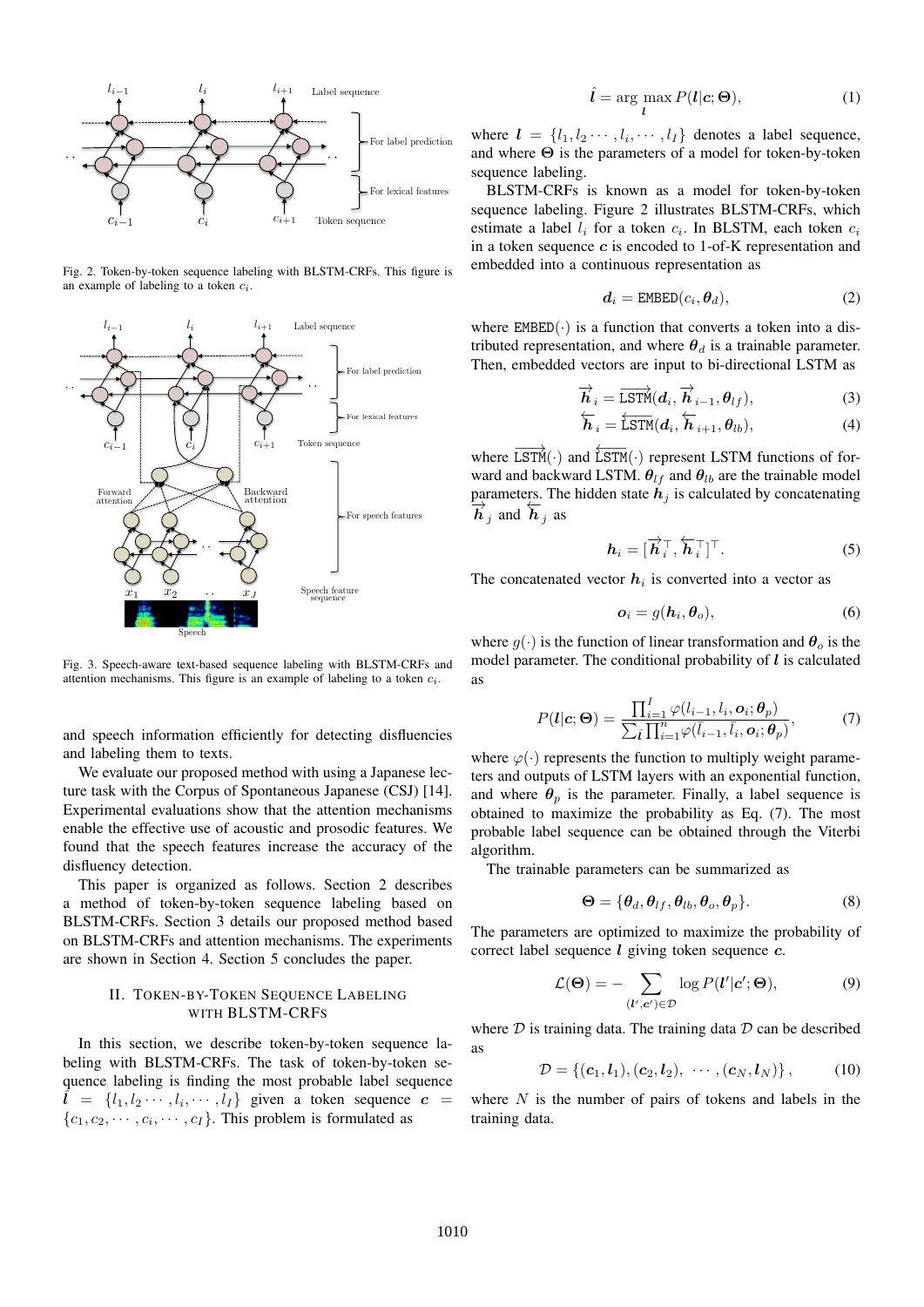# III. SPEECH-AWARE TOKEN-BY-TOKEN SEQUENCE LABELING

The task given in this study is finding the most probable label sequence  $\hat{l}$  given an speech feature sequence  $x =$  ${x_1, x_2 \cdots, x_j, \cdots, x_J}$  and a token sequence *c*. This problem is formulated as

$$
\hat{l} = \underset{l}{\arg \max} P(l|\mathbf{c}, \mathbf{x}; \Theta), \tag{11}
$$

where  $\mathbf{l} = \{l_1, l_2 \cdots, l_i, \cdots, l_I\}$  denotes a label sequence, and where **Θ** is the parameters of a model for speech-aware token-by-token sequence labeling.

Figure 3 illustrates a model of the speech-aware token-bytoken sequence labeling, which estimates a label  $l_i$  for a token  $c_i$ . The model has three networks, which are a network for speech features, lexical features, and sequence labeling. In the network for speech features, the speech feature sequence  $x =$  ${x_1, x_2 \cdots, x_j, \cdots, x_J}$  is input to the BLSTM as

$$
\overrightarrow{s}_{j} = \overrightarrow{\text{LSTM}}(\boldsymbol{x}_{j}, \overrightarrow{s}_{j-1}, \boldsymbol{\theta}_{lf}), \qquad (12)
$$

$$
\overleftarrow{s}_j = \overleftarrow{\text{LSTM}}(\boldsymbol{x}_j, \overleftarrow{s}_{j+1}, \boldsymbol{\theta}_{lb}),
$$
\n(13)

where  $\theta_{lf}$  and  $\theta_{lb}$  are the trainable model parameters. The hidden state  $s_j$  is calculated by concatenating  $\vec{s}_j$  and  $\vec{s}_j$  as

$$
\mathbf{s}_{j} = [\overrightarrow{\mathbf{s}}_{j}^{\top}, \overleftarrow{\mathbf{s}}_{j}^{\top}]^{\top}.
$$
 (14)

In the network for lexical features, Distributed representation  $d_i$  is calculated in the network for lexical features using the weight matrix given target sentence  $c =$  ${c_1, c_2, \cdots, c_i, \cdots, c_I}$  as

$$
\boldsymbol{d}_i = \text{EMBED}(c_i, \boldsymbol{\theta}_d). \tag{15}
$$

The hidden state is calculated in the network for labeling using the LSTM function as

$$
\overrightarrow{\mathbf{h}_{i}} = \overrightarrow{\text{LSTM}}([d_{i}, \overrightarrow{v}_{i}], \overrightarrow{\mathbf{h}}_{i-1}, \theta_{fs}),
$$
 (16)

$$
\overleftarrow{\boldsymbol{h}_i} = \overleftarrow{\text{LSTM}}([d_i, \overleftarrow{\boldsymbol{v}}_i], \overleftarrow{\boldsymbol{h}}_{i+1}, \boldsymbol{\theta}_{bs}),
$$
\n(17)

where  $\vec{v}_i$  and  $\hat{v}_i$  are the context vector constructed in each input token. The context vector  $\overrightarrow{v_i}$  for the forward direction is caclulated as

$$
\overrightarrow{v}_i = \sum_{j=1}^J \overrightarrow{\alpha}_{j,i} \overrightarrow{s}_j, \qquad (18)
$$

where the attention weight  $\vec{\alpha}_{i,i}$  is calculated as

$$
\overrightarrow{\alpha}_{j,i} = \frac{\exp(\overrightarrow{e}_{j,i})}{\sum_{j=1}^{J} \exp(\overrightarrow{e}_{j,i})}.
$$
 (19)

In this study, we investigated two types of attention mechanisms: content-based [11] and location-based [13] attention. In addition, we used uniform distribution for the attention weight as a comparison ("No-attention"). For each method,  $\vec{e}_{i,i}$  in Eq. (19) is calculated as

 Location-based attention : *−→<sup>f</sup> <sup>j</sup>* <sup>=</sup> *−→<sup>F</sup> <sup>∗</sup> −→α<sup>j</sup>−*<sup>1</sup>*, −→<sup>e</sup> j,i* <sup>=</sup> Score( *−→s i , −→h j , −→<sup>f</sup> j,i, <sup>θ</sup>f e*)*,* Content-based attention : *−→<sup>e</sup> j,i* <sup>=</sup> Score( *−→s i , −→<sup>h</sup> <sup>j</sup> , <sup>θ</sup>f e*)*,* No-attention : *−→<sup>e</sup> j,i* = 0*,* (20) Proceedings of APSIPA Annual Summit and Conference 2019 18-21 November 2019, Lanzhou, China 1011

where  $Score(\cdot)$  is the nonlinear function with additive operations, where  $\overrightarrow{s}_i$  is the hidden state of the forward direction in the labeling network, "*∗*" indicates the convolutional function, and where  $\boldsymbol{F}$  and  $\boldsymbol{\theta}_{fe}$  are the trainable model parameters. For the backward direction,  $\overleftarrow{v_i}$ ,  $\overleftarrow{\alpha}_{j,i}$ , and  $\overleftarrow{e}_{j,i}$  are calculated in the same manner as Eq. (18-20). The hidden state  $h_i$  is calculated by concatenating  $\vec{h}_i$  and  $\vec{h}_i$  as

$$
\boldsymbol{h}_i = [\overrightarrow{\boldsymbol{h}}_i^\top, \overleftarrow{\boldsymbol{h}}_i^\top]^\top. \tag{21}
$$

The concatenated vector  $h_i$  is converted into a vector as

$$
o_i = g(h_i, \theta_o), \tag{22}
$$

where  $\theta_o$  is the model parameter. Given the symbol sequence  $c = \{c_1, \dots, c_I\}$ , the probability of *l* is calculated as

$$
P(\boldsymbol{l}|\boldsymbol{c},\boldsymbol{x};\boldsymbol{\Theta}) = \frac{\prod_{i=1}^{I} \varphi(l_{i-1},l_i,\boldsymbol{o}_i;\boldsymbol{\theta}_p)}{\sum_{\bar{\boldsymbol{l}}} \prod_{i=1}^{n} \varphi(\bar{l}_{i-1},\bar{l}_i,\boldsymbol{o}_i;\boldsymbol{\theta}_p)},
$$
(23)

where  $\theta_p$  is the parameter. Finally, the most probable label sequence is obtained to maximize the probability as Eq. (23.) The label sequence can be obtained through the Viterbi algorithm.

The trainable parameters are summarized as

$$
\mathbf{\Theta} = \{\theta_{lf}, \theta_{lb}, \theta_{fe}, \theta_{be}, \theta_d, \theta_{fs}, \theta_{bs}, \theta_o, \theta_p, \mathbf{F}\}. \tag{24}
$$

In the training, they are updated to maximize the conditional probability of the correct label when giving speech features and tokens. Thus, the model parameters are optimized by maximizing the probabilities as

$$
\mathcal{L}(\mathbf{\Theta}) = -\sum_{(\mathbf{l}',\mathbf{c}',\mathbf{x}') \in \mathcal{D}} \log P(\mathbf{l}'|\mathbf{c}',\mathbf{x}';\mathbf{\Theta}),\tag{25}
$$

where *D* is the sets of labels, tokens, and speech features. Unlike the method in Section II, speech features are given in this problem. We used acoustic information and prosodic information as the speech features *x ′* . We assumed that acoustic and prsodic information enable us to capture ambiguous phonemes appear in the utterance including word fragments and fillers cause changes to prosodic information.

### IV. EXPERIMENTS

#### *A. Setups*

*1) Data:* We used Japanese lecture corpus of the CSJ to evaluate our models with disfluency sequence labeling of begin, inside, and outside labels. speech and its manual transcription with disfluency labels. Table I shows examples of the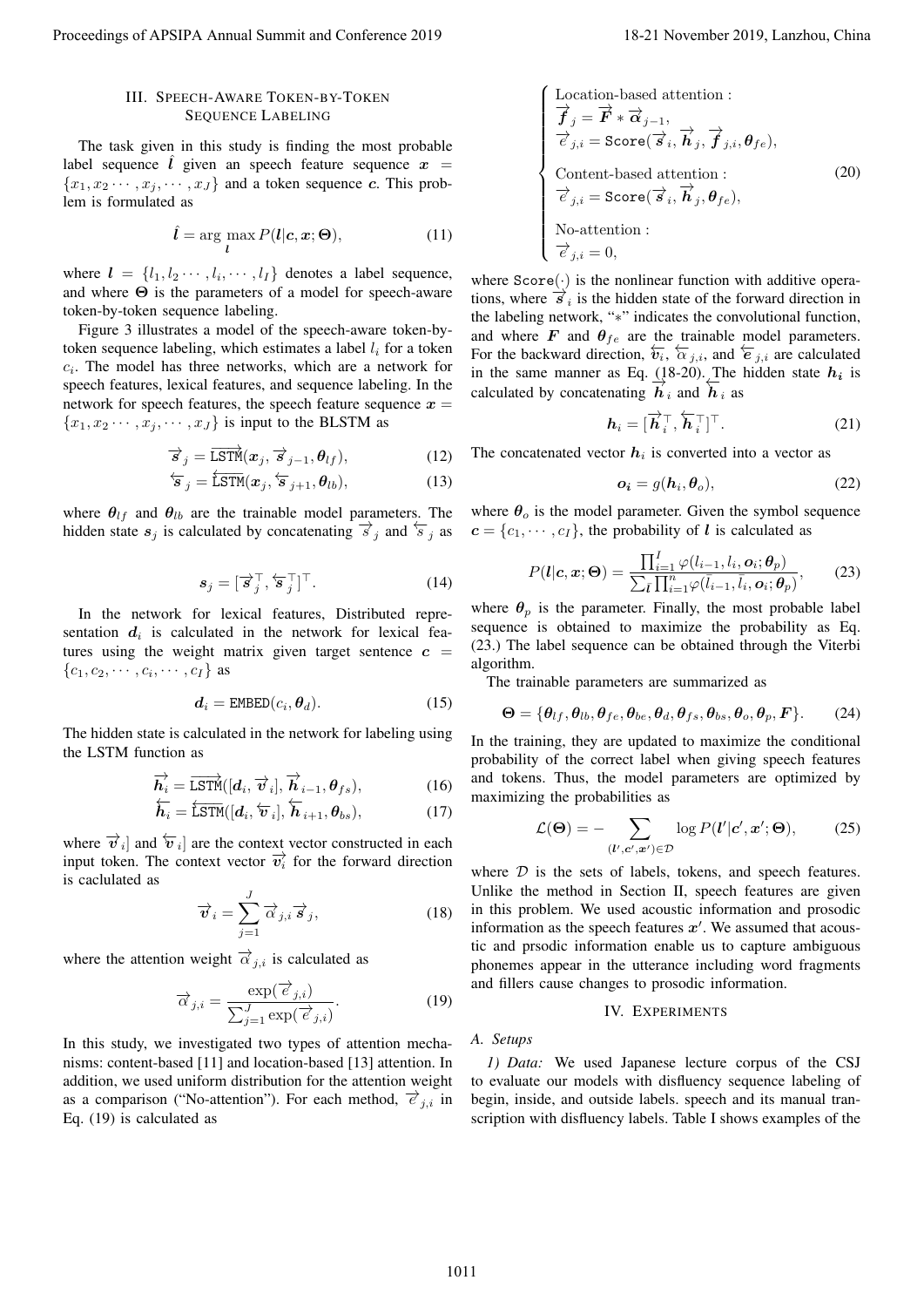#### TABLE I

EXAMPLE OF BIO LABELS OF A SENTENCE IN JAPANESE DATASET. "今日の天気は晴れ" MEANS "IT'S SUNNY TODAY". THE TARGET LABELS WERE BEGIN-FILLER (B-F), INSIDE-FILLER (I-F), BEGIN-WORD FRAGMENT (B-WF), INDIDE-WORD FRAGMENT (I-WF) AND OTHER (O). "えー" IS ONE OF THE JAPANESE FILLERS AND " $\exists$   $\angle$ " IS A WORD FRAGMENT DERIVED FROM THE WORD " $\triangleq$   $\Box$ ".

| $\sim$<br>'ex |        | -   |               |                     |   |  |   | v ok | 明 |  |
|---------------|--------|-----|---------------|---------------------|---|--|---|------|---|--|
| <b>DIC</b>    | г. - г | +F. | ЛF<br>R.<br>W | VF<br>w<br>. .<br>. | ັ |  | ╰ |      | ີ |  |

TABLE II DETAILS OF TRAINING, DEVELOPMENT, AND TEST DATA

| Data        | # of characters | # of sentences | Hours |
|-------------|-----------------|----------------|-------|
| Training    | 5Μ              | 149K           | 268   |
| Development | 53K             |                |       |
| Test        | 88K             |                |       |

TABLE III THE NUMBER OF DISFLUENCIES IN TRAINING, DEVELOPMENT AND TEST DATA.

| Data        | <b>Fillers</b> | Word fragments |
|-------------|----------------|----------------|
| Training    | 203K           |                |
| Development | 2029           | 536            |
| Test        | 2749           | 701            |

BIO labels in a sentence of the CSJ. We used character-level labeled texts because they are independent of morphological analysis and have a small vocabulary. The test data were CSJ standard evaluation set 1 and 2. The target disfluency labels were fillers and word fragments. Table II shows the details of the training, development and test data and Table III shows the number of BIO labels in the dataset. Because the number of word fragments was much lower than the number of fillers, the detection of word fragments was a more difficult task.

*2) Models:* All sequence labeling models predicted the labels for each character in a sentence. The vocabulary size of our models was 2748 characters, which corresponded to the input dimension of the network for lexical information. The BLSTM in the network of label prediction had three hidden layers and 320 LSTM units in each layers and each directions. When we used speech features, the network for speech features had four hidden layers and 320 LSTM units in each layers and each directions. The content-based or locationbased attention was used for forward and backward directions. The number of the target labels was five which are beginfiller (B-F), inside-filler (I-F), begin-word fragment (B-WF), indide-word fragment (I-WF) and other (O). We used the AdaDelta algorithm [15] to optimize the model parameters and performed early stopping using the labeling accuracy of the development set.

*3) Input features:* We prepared lexical, acoustic, prosodic features as input speech information for speech-aware tokenby-token sequence labeling. We used 1*−of−K* representation of characters for the lexical features. We used 40 mel-scale filter-bank features and their delta and delta-delta as acoustic features. The acoustic features are totaly 120-dimensional vectors in each time frame. We used 3-dimensional prosodic features that are a warped normalized cross correlation function, log-pitch with a probability of voicing-weighted mean subtraction and the estimated delta of the raw log pitch. When both acoustic and prosodic features were used for input, we concatanated both features into one vector. In total 123 dimentional features were input in each time frame.

#### *B. Results*

Table IV shows the precision, recall, and F1 scores of fillers and word fragments when using different input features. We can see that the sequence labeling performance improved using acoustic features, and further improvement was also obtained with the prosodic features. These results indicate some fillers and word fragments could not be labeled using only lexical information. The acoustic and prosodic features can help the models to detect and label these disfluencies.

Table V shows the F1 scores of fillers and word fragments for different attention types. "No-attention" represents the model that used a uniform distribution for the attention weights. We evaluated content-based and location-based attention models using the F1 scores of fillers and word fragments. In this experiment, lexical, acoustic, and prosodic features were used for all models. The results were that all attention-based models provided improvement over the "Noattention" model. The attention mechanism appears to have worked effectively to emphasize speech features related to the disfluencies. Among them, location-based attention showed the best F1 score of both fillers and word fragments

# V. CONCLUSION

This paper presented a method of neural network-based token-by-token sequence labeling for disfluency detection, one that which utilizes both speech and lexical information without any alignments between speech and text. We introduced attention mechanisms into the method for sequence labeling based on BLSTM-CRFs to handle both speech and lexical information. In our proposed method, the attention-based network emphasizes the speech features related to disfluencies. Experimental evaluations were conducted in sequence labeling task based on BIO labels of fillers and word fragments in Japanese spontaneous speech. In the experiments, the attention mechanism enabled improvement in the sequence labeling performance. We performed experiments with different input features: lexical, acoustic, and prosodic features. The best F1 scores were obtained when lexical, acoustic and prosodic features were utilized for input. Future work includes labeling the disfluencies to the ASR hypotheses and applying our proposed method to other disfluencies such as laughter and emphases. Proceedings of APSIPA Annual Summit and Conference 2019, 19-21 November 2019, Lanzhou, China 1012, Lanzhou, China 1012, Lanzhou, China 1012, Lanzhou, China 1012, Lanzhou, China 1012, Lanzhou, China 1012, Lanzhou, China 10